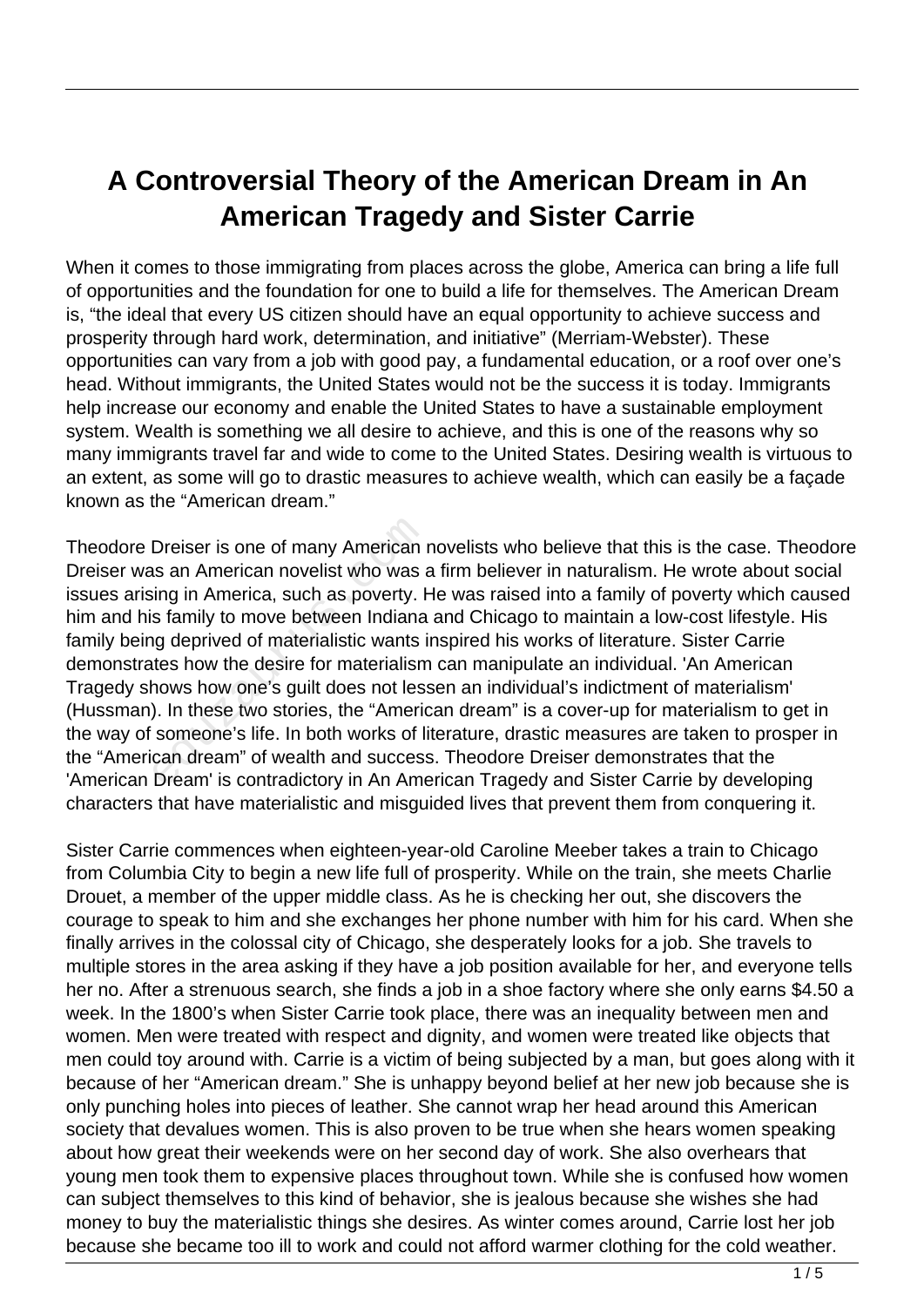The only way she could receive money was when she went out to eat with Drouet and he gave her \$20. While she has a little gleam of hope, she thinks she must go back home because she is not getting anywhere in Chicago.

Carrie demonstrates that she has an unhealthy fascination with wealth. She is hypocritical because she was angered by the young women in the shoe factory speaking to young men in a certain way so they could get money from them, but realistically, the same thing was happening with her and Drouet. 'Men treated her as a commodity because she already 'sold' herself to her employer, so men believed they could give her money for their needs' (SparkNotes Editors). The American dream should have been route to freedom, but it is strenuous labor. She was miserable at her job at the shoe factory because she pondered about the things she could not afford, including the shoes she produced at her job. She often told her roommates, Hanson and Minnie, about how miserable she was at her job because she was not making much money. She realized she could not even afford car fare, which frustrated her. Now that she is seeing Drouet who is funding her stay in Chicago, Minnie and Hanson want Carrie to leave their apartment because she is "no longer representing an opportunity for profit" (SparkNotes Editors). At this point, she was so desperate for money that men, specifically Drouet, paid her for physical intimacy.

Carrie, still desperate for her "American dream," moves in with Drouet and becomes his mistress in exchange for Drouet buying her clothes and taking her to a show. This is practically equal to modern-day prostitution, and the American dream she once longed for is gone because she sold and devalued herself. She meets Mrs. Hale who teaches her to "distinguish between degrees of wealth." (SparkNotes Editors). This is because Carrie automatically assumes that a beautiful mansion filled with wealth also contains happiness, when this is simply not the case. Carrie's misguided direction in life led her into making poor decisions for materialistic objects, such as putting her self-worth behind money. However, she met people comparable to her. Julia and Jessica lived comfortable lives, but they, like Carrie, were not satisfied with what life has given them. They were saddened by the fact that they could not travel to Europe for luxurious vacations in the summers. All three of these individuals had consumed themselves with the obsession of consumer society. Despite the amount of money that all three women have, they will never be content because there will always be more things that they cannot afford. Instead of feeling thankful for the things that they have that others might not have, they wallow in self-pity for not having the best of the best. Carrie did not dedicate herself to the "American dream," and instead took the easy way out of it by selling her body. She is a prime example of being misguided, because even though she was doing wrong, no one bothered to correct her. Julia was no better, as her unhealthy desire to be in the upper-middle class of society led her to committing herself to an intimate life with her husband in exchange for this materialistic position. al intimacy.<br>
I desperate for her "American drea<br>
i exchange for Drouet buying her odern-day prostitution, and the Ar<br>
ind devalued herself. She meets M<br>
i wealth." (SparkNotes Editors). Th<br>
inansion filled with wealth als

Along with Carrie's despicable acts of subjecting herself for money, she also leaves Drouet for Hurstwood because she believed Hurstwood was wealthier and had a higher social status. She portrays women as selfish objects throughout this story, because she travels from man after man for more money and "opportunities." Carrie and Hurstwood's relationship demonstrate that instead of Carrie having a feminine desire in a relationship, she had a desire for luxurious needs. When Hurstwood confessed his love for Carrie, she did not confess back because she did not love him for him, but for his money. Carrie lost her identity because she consumed herself with the inclination for ornate objects. The reasoning behind this common theme throughout the novel could be because of when it was written, but it still objectifies and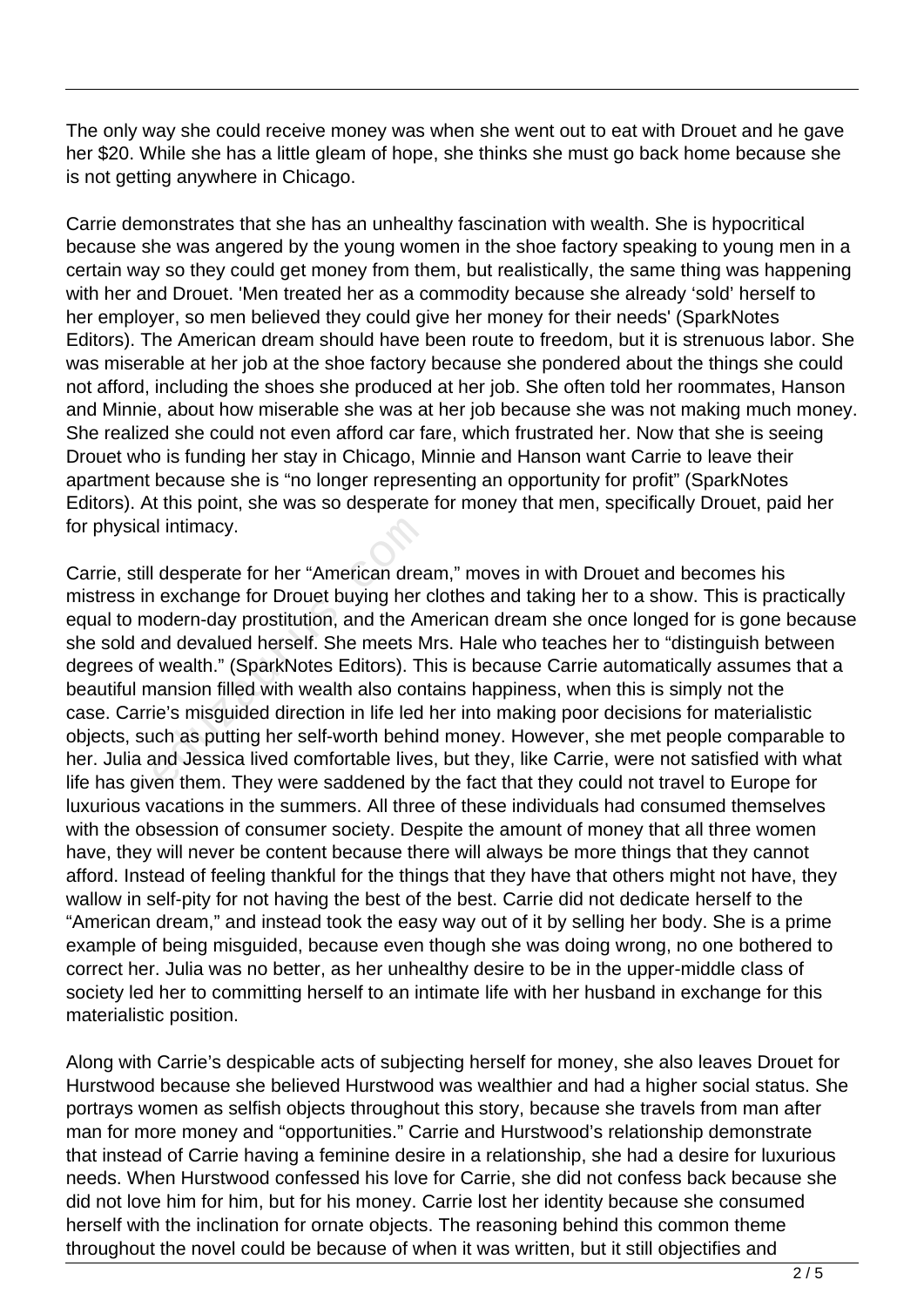undermines women regardless. Julia begged her husband for a season ticket for a race, but only wanted these tickets so she could flash her new wealth around town with her daughter, Jessica. Hurstwood is also in a "committed" marriage with Julia but sleeps with Carrie to fulfill his desires. While they were not the same desires that Carrie and Julia have, it is still a desire. Hurstwood abused his wealth for his physical needs, proving that he is also a misguided individual.

An American Tragedy also demonstrates an individual with a misguided life, causing them to act in a selfish and greedy manner. Clyde Griffith was misled in his early life, as 'he grew up being rebellious, going against his family's poverty, and dreaming of running away and having materialistic items' (Delaney). He often spoke about 'walls,' which is irony in a sense because walls usually refer to being enclosed and isolated. However, Clyde refered to walls as the possibility of freedom in the future. When he became of age, he traveled to Kansas City and was offered a job as a bellhop in a luxurious hotel. On his first day of work, he was anxious and concerned that this was not something he was supposed to do, but knew he was on the correct path to achieve the American dream afterwards. Clyde's parents were supportive of him working in this hotel, but are unaware of the negative effects it is having on him and his personality.

Clyde's fascination with materialism becomes more prominent as the story progresses. He dreamt of receiving guidance from his rich uncle and had an odd desire to drive around town with attractive women. Hegglund spoke to Clyde about the importance of having a wealthy appearance. Proceeding with the idea that Clyde was not well-educated and had been misled during his early life, he followed in Hegglund's footsteps even though he knew it was not wise of him to do this. His fortune made him begin to take advantage of women and become full of himself. He believed that he was superior to his co-workers, and this did not go unnoticed. He stated that he would rather not date a woman at all than date a woman who was not attractive, meaning that he believed that he was too good to have someone on the 'same level' as him. He was still aware that he was not as rich as he portrayed himself to be, but he was still determined to live a glamorous life. scination with materialism become<br>receiving guidance from his rich un<br>tive women. Hegglund spoke to C<br>te. Proceeding with the idea that C<br>early life, he followed in Hegglund<br>his. His fortune made him begin to<br>believed that

Clyde demonstrated that materialism is more important than the American dream and his family when he commitd actions that he felt guilty for such as choosing his desires over his mother. His mother needed money, and instead of giving the money to his mother who had done nothing to wrong him, he spent the money on Hortense. Hortense was a woman whom he was interested in, and he hoped for his needs to be fulfilled in return for giving her money.

'Clyde's excessive sensibility was slowly beginning to devour him' (Bucco). Clyde went on a road trip with Hortense and others and started to feel a need to be fulfilled. The actions he committed was more for the thrill of it than the act itself. He not only attempted to be with Hortense, but also rode in Sparser's car without permission. He was beyond jealous of Sparser and Hortense getting to know each other, and kissed Hortense on the way home. He had no remorse for others, and instead, only cares about himself. His fortune brought a temporary rush and left permanent selfishness. He also showed his unconditional selfishness when Sparser crashed 'his' car and the first person Clyde thinks of is himself and he flees the scene. He did this in 'hopes of deserting misery, punishment, and disappointment' (Bucco).

After the 'Kansas City fiasco, Clyde realized that his fortune depended on himself and his circumstances' (Bucco). He was brought to the Union League Club where he met his rich uncle and quickly learned where his place was. He became aware that there were individuals richer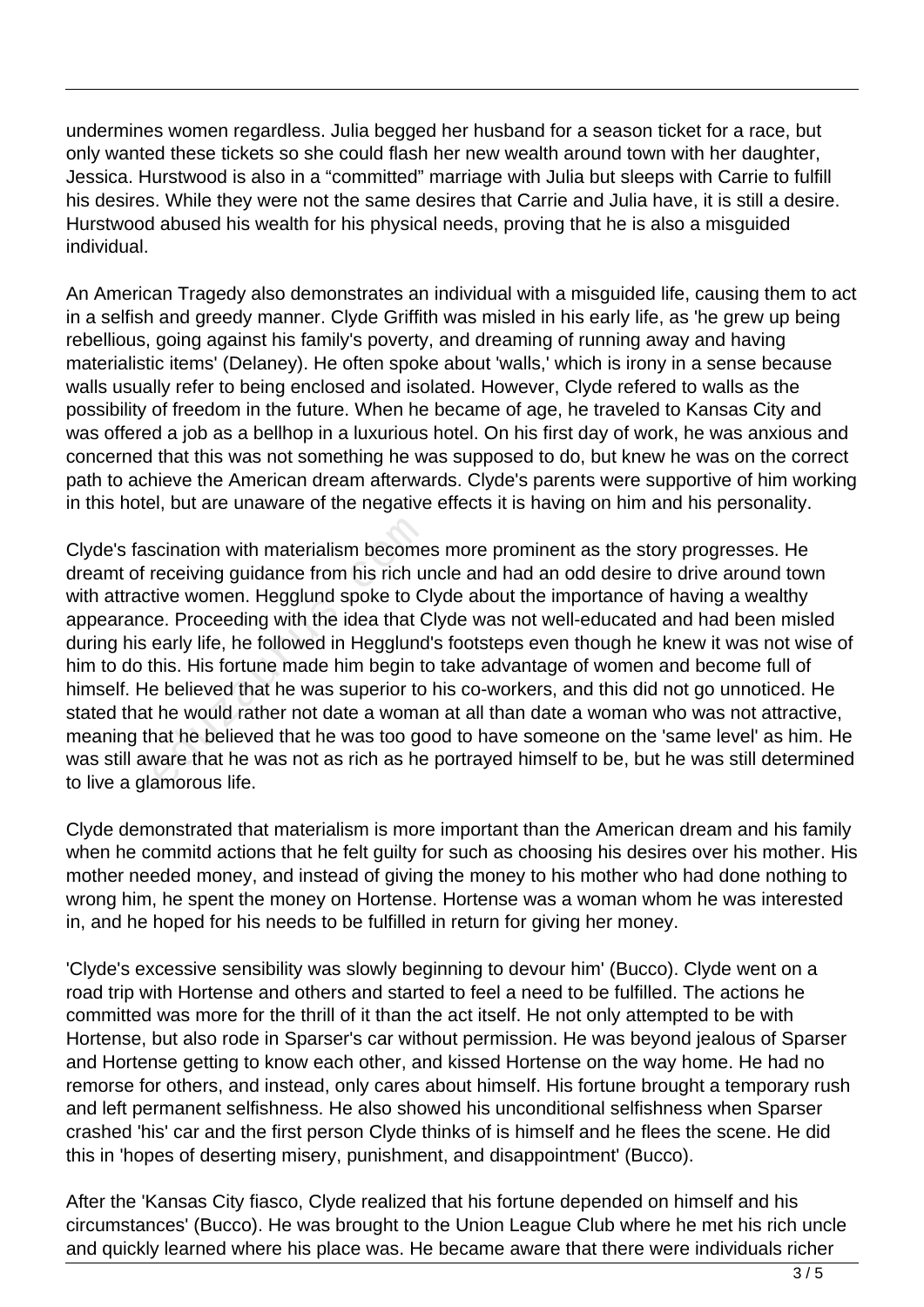than him, and that he was not all that. However, laborers in the club were jealous that Clyde was 'full of class and connection" (Bucco), when that was just the way he attempted to portray himself. He decided to leave the Kansas City lifestyle to move to New York.

When he arrived in New York, he learned that no one was interested in his association with his rich uncle, and becomes lonely because of this. He decided to get a job at the shirt collar factory owned by his uncle, and while it seemed like Clyde was finally going to start working hard to chase the American dream, this was not the case. He met Roberta, who also worked at the factory, and fooled around with her. He fooled around with Roberta for his own selfish needs when he had an interest in Sondra Finchley, the daughter of a different factory owner. When it seems like he finally is learning to chase after the American dream he initially sought for, he is, yet again, distracted by materialistic wants and women. Once Clyde impregnated Roberta, she wanted him to step up as a man and marry her. "Meanwhile, Clyde was becoming increasingly popular with the upper class, and finally had a chance to make Sondra his" (Oglesby). His selfishness got in the way of his morals when he wanted Roberta to get an abortion because he did not want to give up his position in the imaginary hierarchy. He took drastic measures to make this abortion happen, such as going to out-of-town physicians and drugstores and pleading for help. However, no one responds to his begs and he began to feel hopeless.

"Clyde viewed marriage to Roberta as a dismal ending to all his bright dreams" (Bucco). Roberta threatened to expose Clyde if he did not marry her, so after hearing about drowning accidents at a lake resort, he took Roberta there to get married. Clyde dreamt about the death of Roberta, hoping that she would drown and so he could live the rest of his life with Sondra. After Clyde takes Roberta to the lake, the boat capsizes and she drowned. "Ironically, the boat capsized accidentally, but Clyde did not answer Roberta's call for help" (Bucco). His determination was no longer focused on the proper direction to success, but to get the "girl of his dreams." He needed to arrange an accident or else it would have look too suspicious on his part. While he did not cause the accident, he did not do anything to stop what happened. Roberta screamed for help but Clyde did not answer. His life in a dream made him face difficulties in the real world. or help. However, no one responds<br>wed marriage to Roberta as a disr<br>reatened to expose Clyde if he did<br>at a lake resort, he took Roberta tl<br>, hoping that she would drown and<br>e takes Roberta to the lake, the bo<br>accidentally

The story takes an impactful turn as much of the end seemed to speak about Clyde plotting an abortion for his baby with Roberta. Roberta insisted that he could not destroy the embryonic life that they have created together. While "Roberta's condition temporarily shocked Clyde into reality, failure soon drowned his renewed sense of superiority: her demands were harsh and she also deserved blame for their intimacy (Bucco)." His obsession with women and fortune lead him to lose sympathy for Roberta's incident because he desperately wanted eternal happiness with Sondra. Roberta lied to the doctor and said that she was married and poor, even though Clyde and Roberta never eloped. Clyde hoped that Roberta's fabrications would help gain him sympathy, reduce cost on his part, and protect his name and reputation. He was still paranoid and anxious that his bad decisions would hurt him in the end. Due to the circumstances of the situation, Clyde seemed guilty for the murder of Roberta. This is ironic because he did not cause her death, but he did not do anything to prevent her death from taking place.

His selfishness persisted towards the end of the story. Mason, the District Attorney, claimed that there was too much evidence against him. Clyde deceived and manipulated others to get what he wanted, so it was no surprise that the fingers were pointed towards him. Out of fear, he changed the truth, even though the truth would have made him innocent. His altercation of the